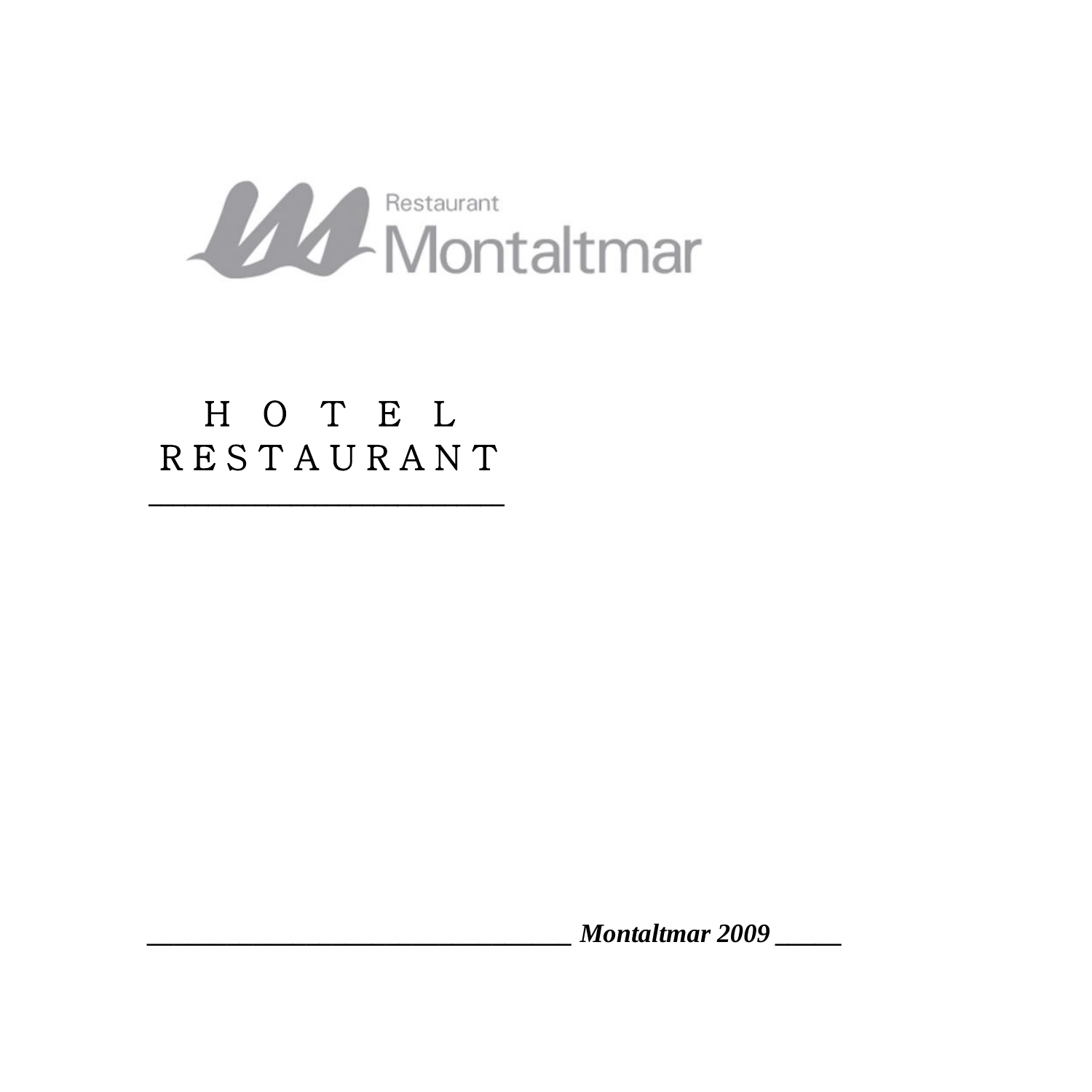# I n f o r m a t i o n B o o k Restaurant Service

### Schedules:

01/01 **–** 15/06 --- 01/10 **–** 31/12 Tuesday, Wednesday, Thursday, Friday, Saturday, Sunday - Breakfast service from 08 to 11 hours - Lunch service, from 13 to 16 hours - Dinner service, from 09 to 11 hours closed Tuesday, Wednesday and Thursday Closed Monday for lunch and dinner \_\_\_\_\_\_\_\_\_\_\_\_\_\_\_\_\_\_\_\_\_\_\_\_\_\_\_\_\_\_\_\_\_\_\_\_\_\_\_\_\_\_\_\_\_\_\_\_\_\_\_\_\_\_\_\_\_\_ 16/06 **–** 30/09 Tuesday, Wednesday, Thursday, Friday, Saturday, Sunday - Breakfast service from 08 to 11 hours - Lunch service from 13 to 16 hours

\_\_\_\_\_\_\_\_\_\_\_\_\_\_\_\_\_\_\_\_\_\_\_\_\_\_\_\_\_\_\_\_\_\_\_\_\_\_\_\_\_\_\_\_\_\_\_\_\_\_\_\_\_\_\_\_\_

\_\_\_\_\_\_\_\_\_\_\_\_\_\_\_\_\_\_\_\_\_\_\_\_\_\_\_\_\_\_\_\_\_\_\_\_\_\_\_\_\_\_\_\_\_\_\_\_\_\_\_\_\_\_\_\_\_

- Dinner service from 21 to 23 hours
- Closed Monday for lunch and dinner

February closed for holidays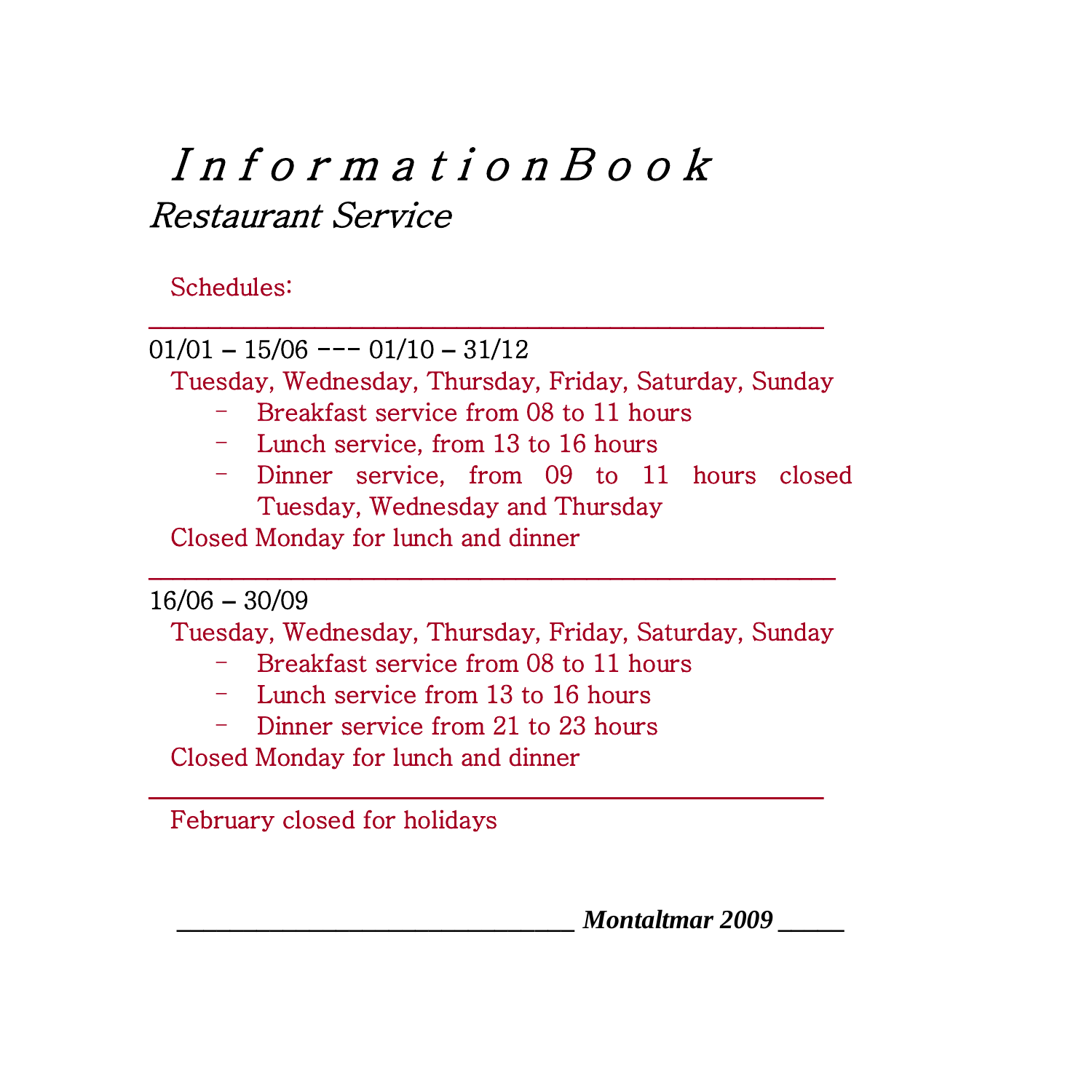### Rates

|                                                            | $01/01 - 30/06$               | $01/07 - 30/08$            |
|------------------------------------------------------------|-------------------------------|----------------------------|
|                                                            | $01/09 - 31/12$               |                            |
| Individual room<br>Double room<br>Suite room – triple room | $100 -$<br>$120 -$<br>$150 -$ | $100 -$<br>120 '-<br>180'– |

(Price per room)

\_\_\_\_\_\_\_\_\_\_\_\_\_\_\_\_\_\_\_\_\_\_\_\_\_\_\_\_\_\_\_\_\_\_\_\_\_\_\_\_\_\_\_\_\_\_\_\_\_\_\_\_\_\_\_\_\_

Breakfast INCLUDED**'**- Euros Menu lunch 13**'**- Euros (beverage and coffee not included), a la carte menu also available Saturday and Sunday a la carte menu only Dinner a la carte menu only

(Price per person)

(7 IVA % included in the prices)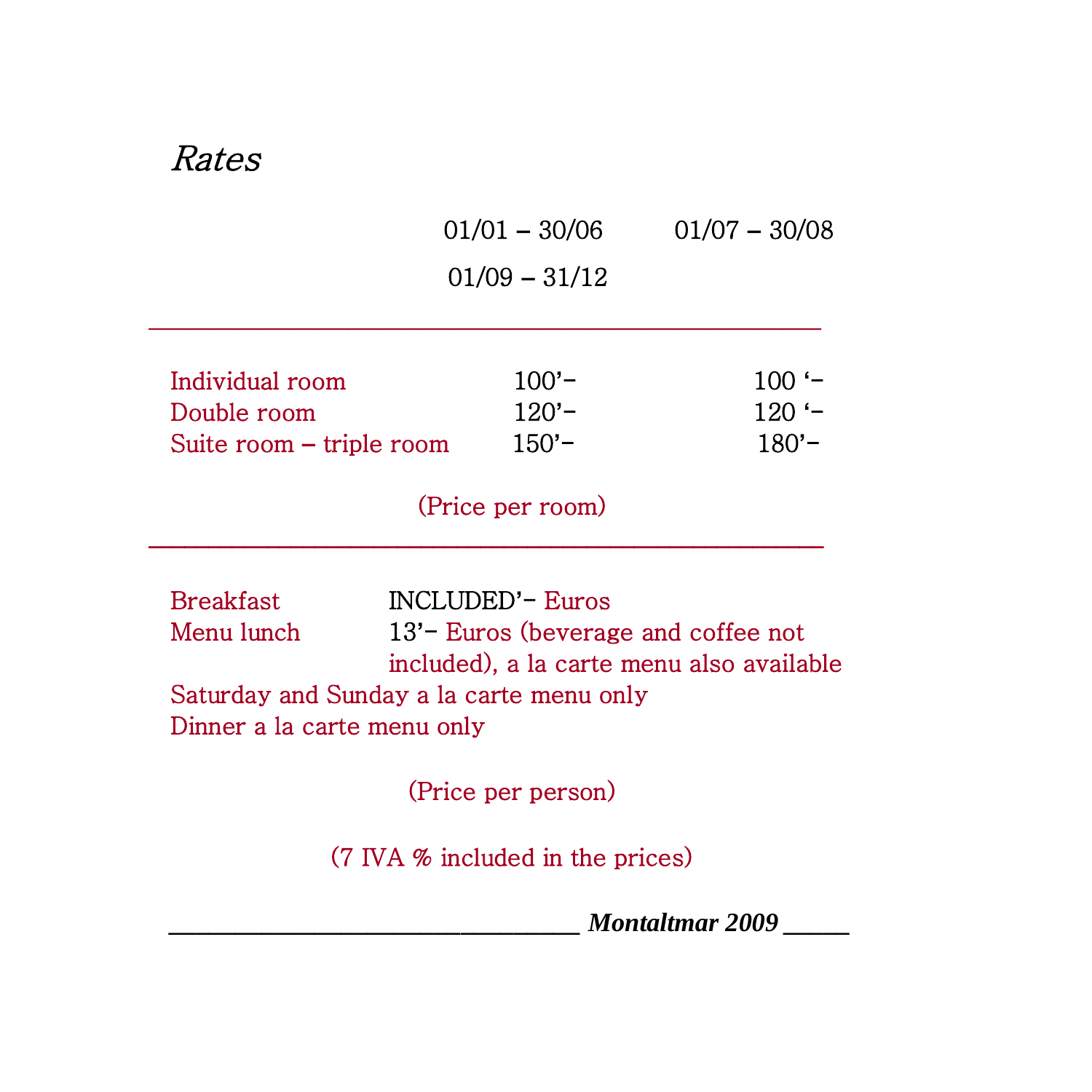# Minibar Service

The waters of the minibar are for gracefulness of the hotel, if you want to request any other product, you can select it from this list, and we will bring it to you immediately.

| Coca Cola 1,80'-             | Sparkling water $\frac{1}{2}$ 1. 2.10'- |  |
|------------------------------|-----------------------------------------|--|
| Plane Water 1/2 1. 1,90'-    | Fanta (orange-lemon) 1,50'-             |  |
| Trina (orange-lem) $1,80'$ - | Diverse juices 2,05'-                   |  |
| Cacaolat 1,95'-              | Beer Heineken, 2,25'-                   |  |
| Beer Woll Damm 2,25'-        | Beer Estrella 2,10'-                    |  |
| Beer Coronita 2,25'-         | Bitter Cinzano 2,50'-                   |  |
| Bitter Kas (no alch.) 2,50'- | Tonic Sweppes 1,80'-                    |  |
| Tomato juice 2,05'-          | Little bottle of Cognac $4'$ -          |  |
| Little bottle of $\sin 4'$   | Little bottle of Whisky 5'-             |  |
| Cava bottle (menu price)     |                                         |  |
|                              |                                         |  |

Wine bottle (menu price)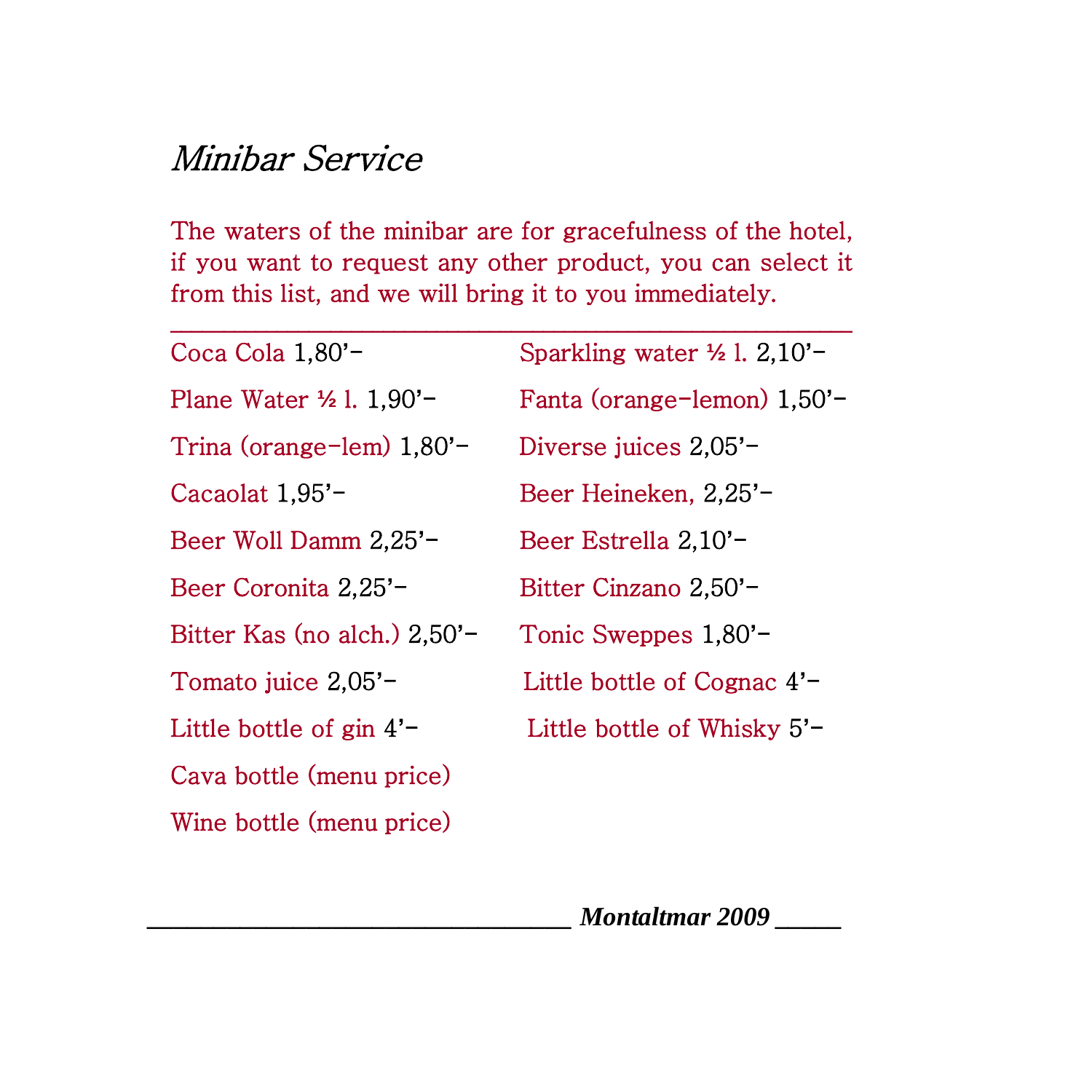# Music

The hotel offers a selection of CD's with musical recordings of different styles, so that you can hear them in the room.

To be able to hear the music CD's you has to set on the TV and after press the key "SCART1" of the TV remote control.

\_\_\_\_\_\_\_\_\_\_\_\_\_\_\_\_\_\_\_\_\_\_\_\_\_\_\_\_\_\_\_\_\_\_\_\_\_\_\_\_\_\_\_\_\_\_\_\_\_\_\_\_\_\_\_\_\_\_

CD1 **–** Opera (01 Una furtiva lacrima, 02 Rigoletto, 03 Carmen, 04 I puritani vieni frau queste, 05 Madame Butterfly, 06 Tosca, 07 Cavalleria Rusticana, 08 La Boheme, 09 Nessum Dorma, 10 La Traviata, 11 La Favorita, 12 Adeste fideles, 13 Per amore, 14 Canto della terra, 15 Habanera, 16 Un bel di, 17 Sempre libera)

\_\_\_\_\_\_\_\_\_\_\_\_\_\_\_\_\_\_\_\_\_\_\_\_\_\_\_\_\_\_\_\_\_\_\_\_\_\_\_\_\_\_\_\_\_\_\_\_\_\_\_

CD2 **–** Japanese relaxant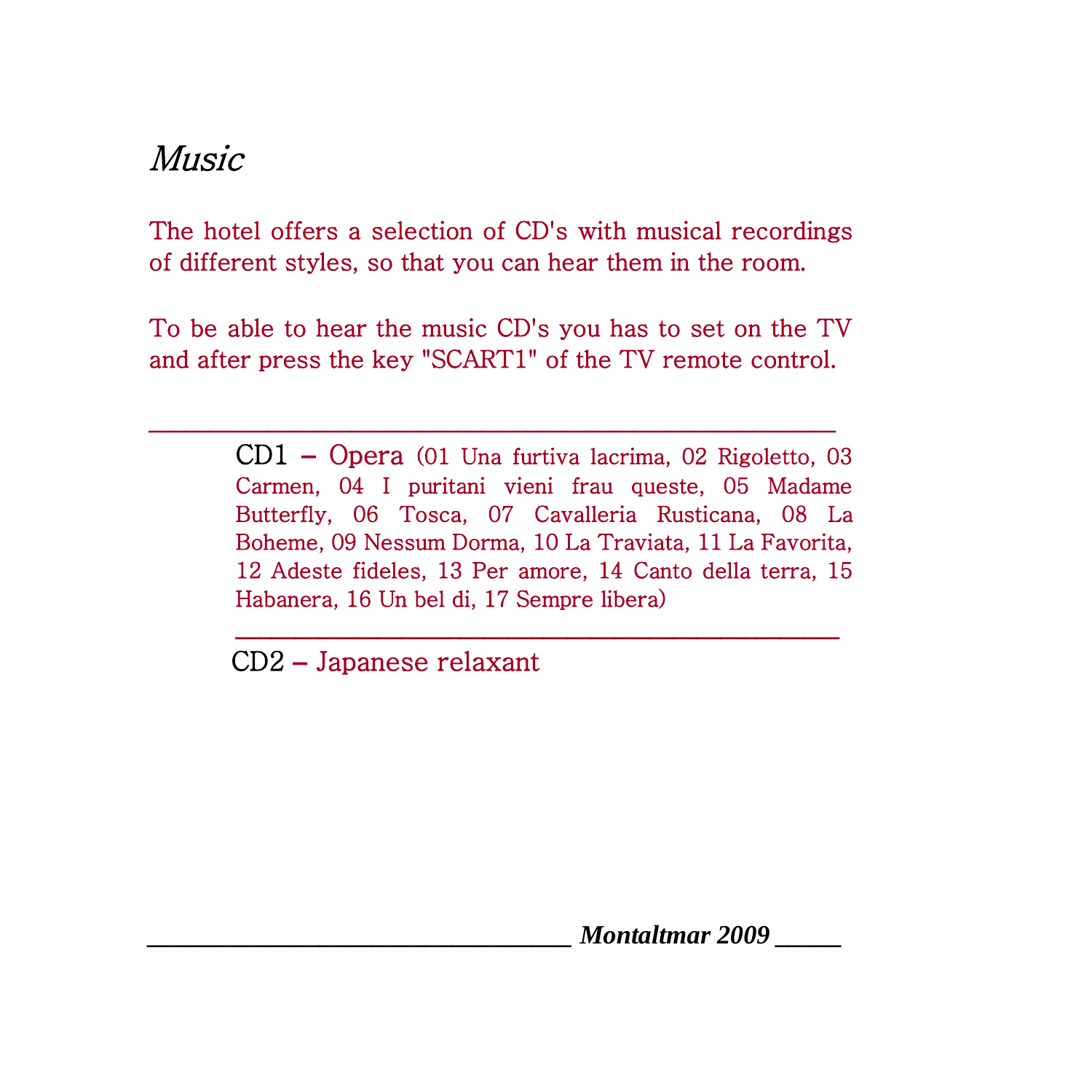CD3 **–** Classic (1 suite for Orchestra.3 in D major, 2 incidental music, 3 Canon and Guigue in D major, 4 Cantata n.147/jesu, 5 Gymnopedie n.1, 6 piano concerto n.21 in C major, 7 Lakm**é**, 8 Requiem for 2 solo voices, 9 suite Bergamsque for piano, 10 violin concerto in E minor, 11 le carnaval des animaux, 12 symphony n.3, 13 violin concerto in F minor, 14 Enigma variations for orchestra, 15 Blow the wind, 16 Adagio for organ, 17 Rhapsody on a theme of Paganini, 18 Pavane for orchestra and chorus, 19 Cantata n.140

CD4 **–** Soul ( 01 love is a beatiful thing, 02 tired of being alone, 03 look what you done for mr, 04 let**'**s stay together, 05 I**'**m still in love with you, 06 call me, 07 livin**'**for you, 08 oh me, oh my, 09 love, 10 my girl, 11 what am I gonna do with myself, 12 simply beautiful, 13 how can you mend a broken hear, 14 what a wonderful thing love is, 15 Judy, 16 love is a happiness, 17 lean on me, 18 I wish you were here, 19 belle, 20 could I be the one.

\_\_\_\_\_\_\_\_\_\_\_\_\_\_\_\_\_\_\_\_\_\_\_\_\_\_\_\_\_\_\_\_\_\_\_\_\_\_\_\_\_\_\_\_\_\_\_\_\_\_\_

CD5 - Jazz (1 - Miles Davis & Marcus Miller **–** Music from siesta, 2 **–** Diana Krall **–** The look of love complete album, 3 **–** Miles Dsavis **–** Jazz at the Plaza complete album, 4 **–** Norah Jones **–** Blues and Jazz complete album)

\_\_\_\_\_\_\_\_\_\_\_\_\_\_\_\_\_\_\_\_\_\_\_\_\_\_\_\_\_\_\_\_\_\_\_\_\_\_\_\_\_\_\_\_\_\_\_\_\_\_\_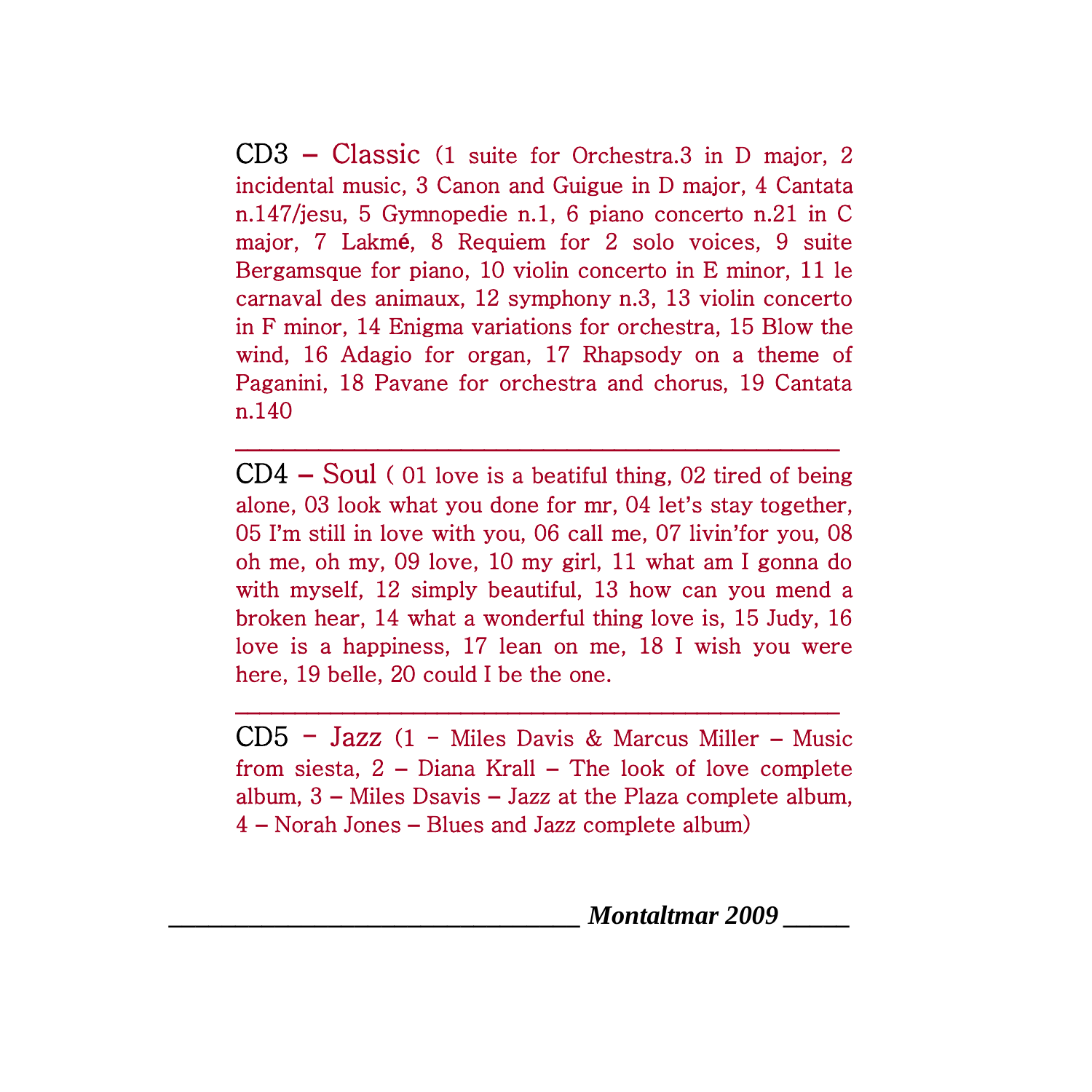### Interesting Places

Golf

 Sant Vicenç de Montalt (2) Sant Andreu de Llavaneres (2) Vallromanes (1)

Restaurants

 Sant Celoni (\*\*\* Michelin) (1) Sant Pol (\*\*\* Michelin) (1) Arenys de Mar (\* Michelin) (1) Barcelona (\* Michelin) (7)

Excursions Arenys de Mar Arenys de Munt Barcelona Caldes d**'**Estrac Mataró

> Sant Andreu de Llavaneres Sant Pol de Mar Sant Vicenç de Montalt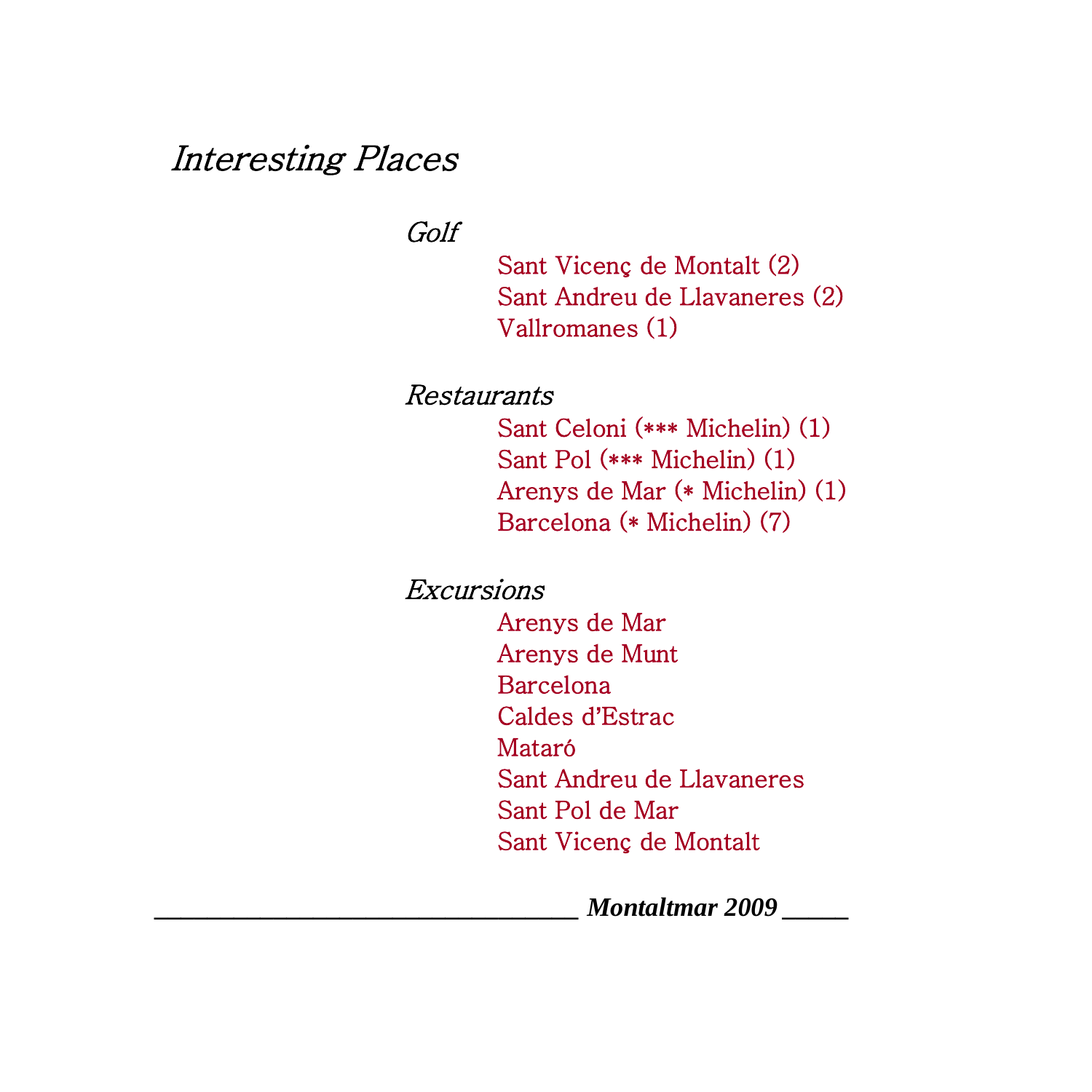## Golf

300 m. from the hotel Golf of Sant Vicenç of Montalt

Inauguration: 2004 Design:

18 holes / par 68

Green fee 65**'**- Euros (working days) Green fee 150**'**- Euros (none working days)

Season: open all year except Monday from September 15th to July 15th, 25th of December and 1st of January.

\_\_\_\_\_\_\_\_\_\_\_\_\_\_\_\_\_\_\_\_\_\_\_\_\_\_\_\_\_\_\_\_\_\_\_\_\_\_\_\_\_\_\_\_\_\_\_\_\_\_\_\_\_\_\_\_\_\_\_\_\_\_

Schedule: working days starting at 9.00 am, Saturdays, Sundays and holidays starting at 8.00 am.

Address: c/Bal**í**s, 4 - Sant Vicenç of Montalt (BCN) Telephone: 93 791 49 49 - Reservations: Fax: 93 791 49 48 - Email: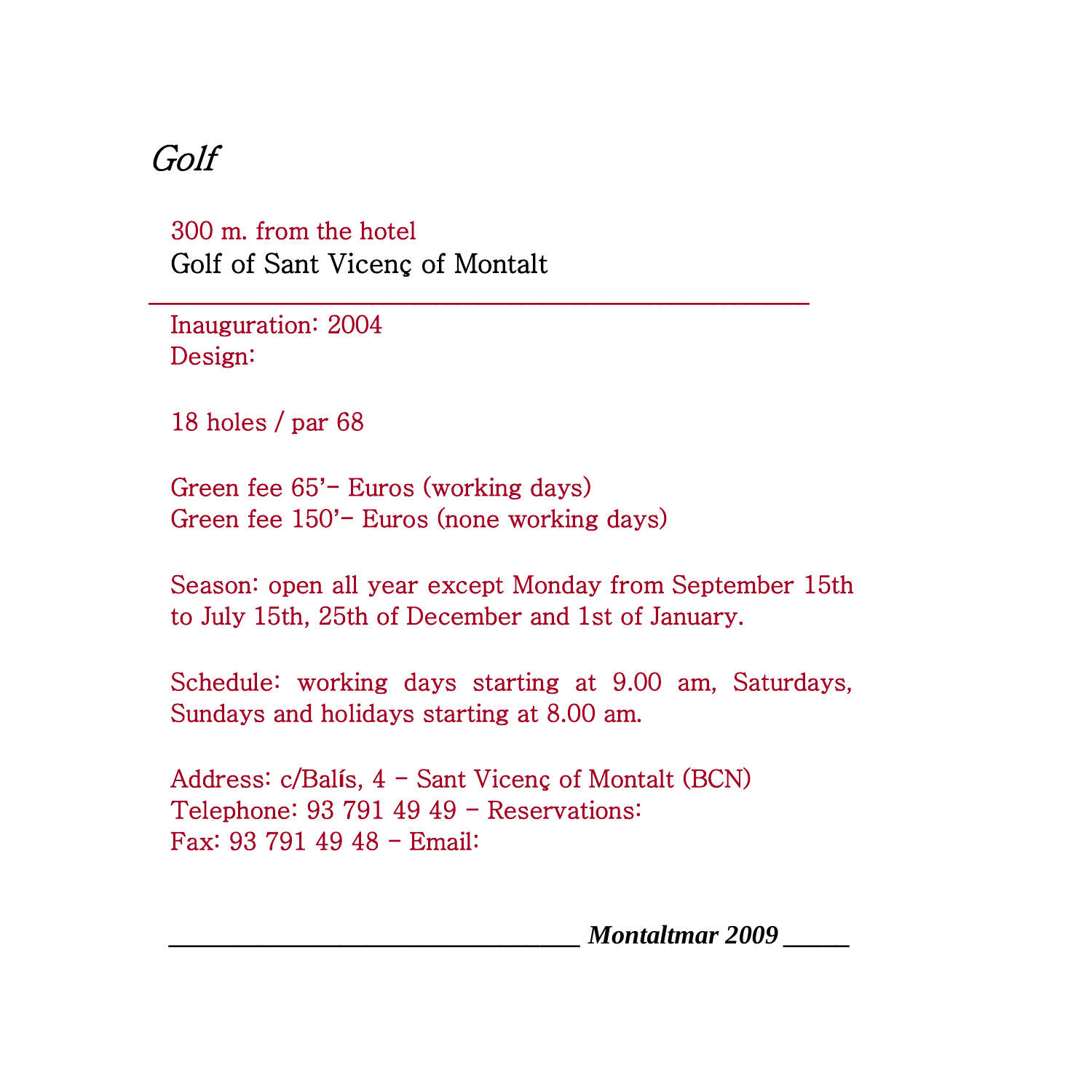### 1 Km. from the hotel School of Golf Handicap 1 (par3)

Inauguration: 1996 Design: Ramón Espinosa

18 holes / par 54

Green fee 10,50**'–** Euros working days Green fee 15,50**'–** Euros non working days Green fee of practical 3,10**'**- Euros

Season: open all year except Monday from September 15th to July 15th, 25th of December and 1st of January.

\_\_\_\_\_\_\_\_\_\_\_\_\_\_\_\_\_\_\_\_\_\_\_\_\_\_\_\_\_\_\_\_\_\_\_\_\_\_\_\_\_\_\_\_\_\_\_\_\_\_\_\_\_\_\_\_\_\_\_\_\_\_\_

Schedule: working days opening at 9 am, Saturdays, Sundays and holidays opening at 8 am.

Address: Ctra. BV-5031, Km.7 between Sant Vicenç de Montalt and Sant Andreu de Llavaneres (BCN) Telephone: 93 791 30 01 - Fax: 93 7911253 Email: [hcp1@eresmas.com](mailto:hcp1@eresmas.com)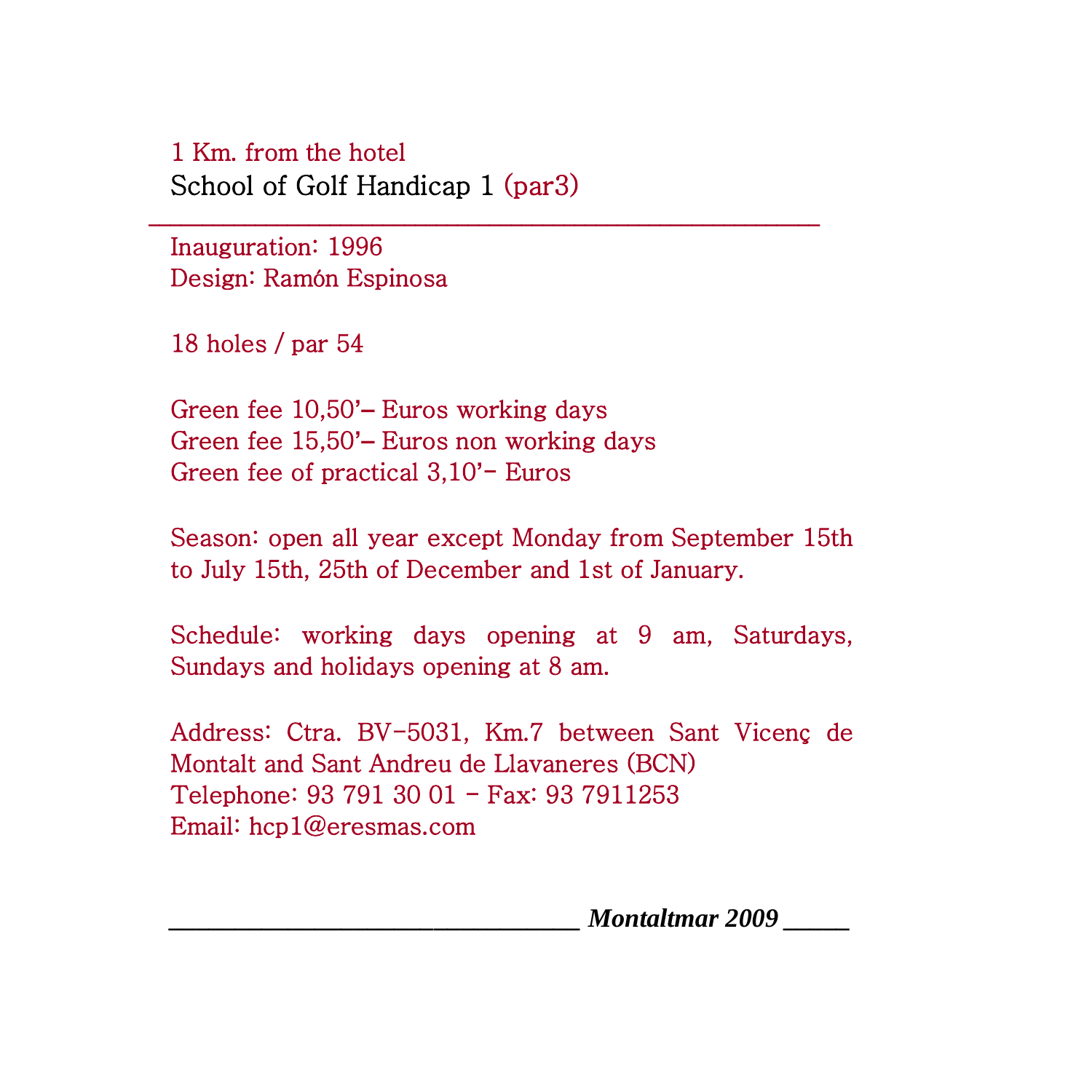#### 3 Km. from the hotel

Golf of Sant Andreu of Llavaneres

Inauguration: 1945 (4**º** old private club of Catalonia) Design: F.W. Hawtre, R. Espinosa, M. Sarda, A. Vidaor

\_\_\_\_\_\_\_\_\_\_\_\_\_\_\_\_\_\_\_\_\_\_\_\_\_\_\_\_\_\_\_\_\_\_\_\_\_\_\_\_\_\_\_\_\_\_\_\_\_\_\_\_\_\_\_\_\_\_\_\_\_\_\_\_

18 holes / par 70 Sweep white  $5028$  m. - sweep blue  $4481$  m.

Green fee 65**'**- Euros working days Green fee 150**'**- Euros non working days

Season: open all year except Monday from September 15th to July 15th, 25th of December and 1st of January.

Schedule: working days opening at 9am, Saturdays, Sundays and holidays opening at 8am.

Address: Camí of the golf,  $s/n$  - Sant Andreu of Llavaneres (BCN) Telephone: 93 792 60 50 - Reservations: 93 792 62 27 Fax: 93 795 25 58 – Email: [club@golfllavaneras.com](mailto:club@golfllavaneras.com)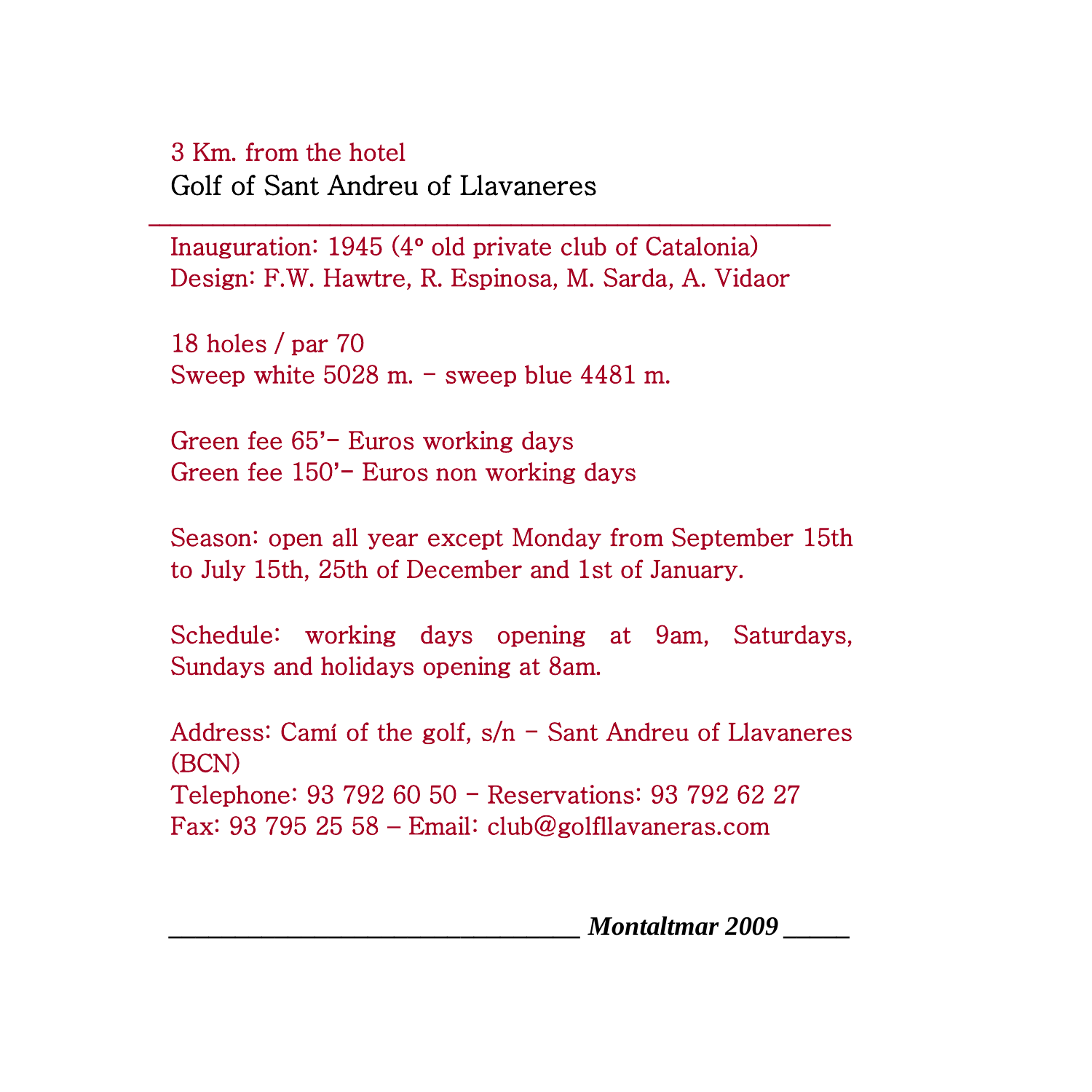### 3,5 Km. from the hotel Pitch & Put Tennis Mora

Inauguration: 1996

9 holes

Green fee ' **–** Euros working days Green fee '- Euros holiday days

Season: open all year except Monday from September 15th to July 15th, 25th of December and 1st of January.

\_\_\_\_\_\_\_\_\_\_\_\_\_\_\_\_\_\_\_\_\_\_\_\_\_\_\_\_\_\_\_\_\_\_\_\_\_\_\_\_\_\_\_\_\_\_\_\_\_\_\_\_\_\_\_\_\_\_\_\_\_\_\_\_

Schedule: working days opening at 9am, Saturdays, Sundays and holidays opening at 8am.

Address: Can Pi, 5 - Sant Andreu of Llavaneres (BCN) Telephone: 93 792 89 61 - Fax: 93 792 63 71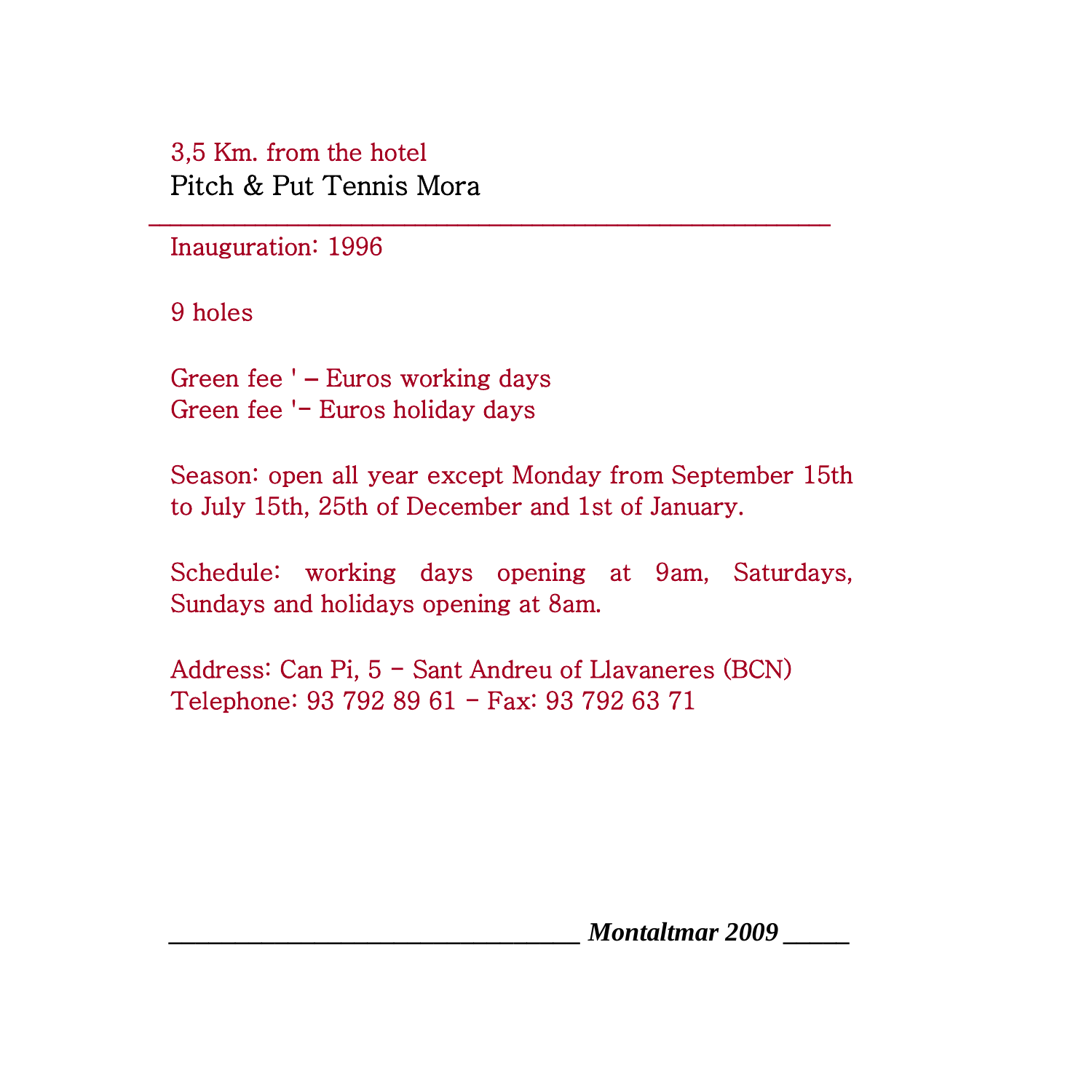31,4 Km. from the hotel Golf of Vallromanes

Inauguration: Design: F.W. Hawtre

18 holes / par 72 Sweep white 6038 m. - sweep blue 5163 m.

\_\_\_\_\_\_\_\_\_\_\_\_\_\_\_\_\_\_\_\_\_\_\_\_\_\_\_\_\_\_\_\_\_\_\_\_\_\_\_\_\_\_\_\_\_\_\_\_\_\_\_\_\_\_\_\_\_\_\_\_\_\_\_

Green fee 65**'**- Euros working days Green fee 150**'**- Euros holiday days

Season: open all days except Tuesday.

Schedule: working days opening at 9am, Saturdays, Sundays and holidays opening at 8am.

Address: c/afueras, s/n - 08188 Vallromanes (BCN) Telephone: 93 572 90 64 - Fax: 93 572 93 30 Email: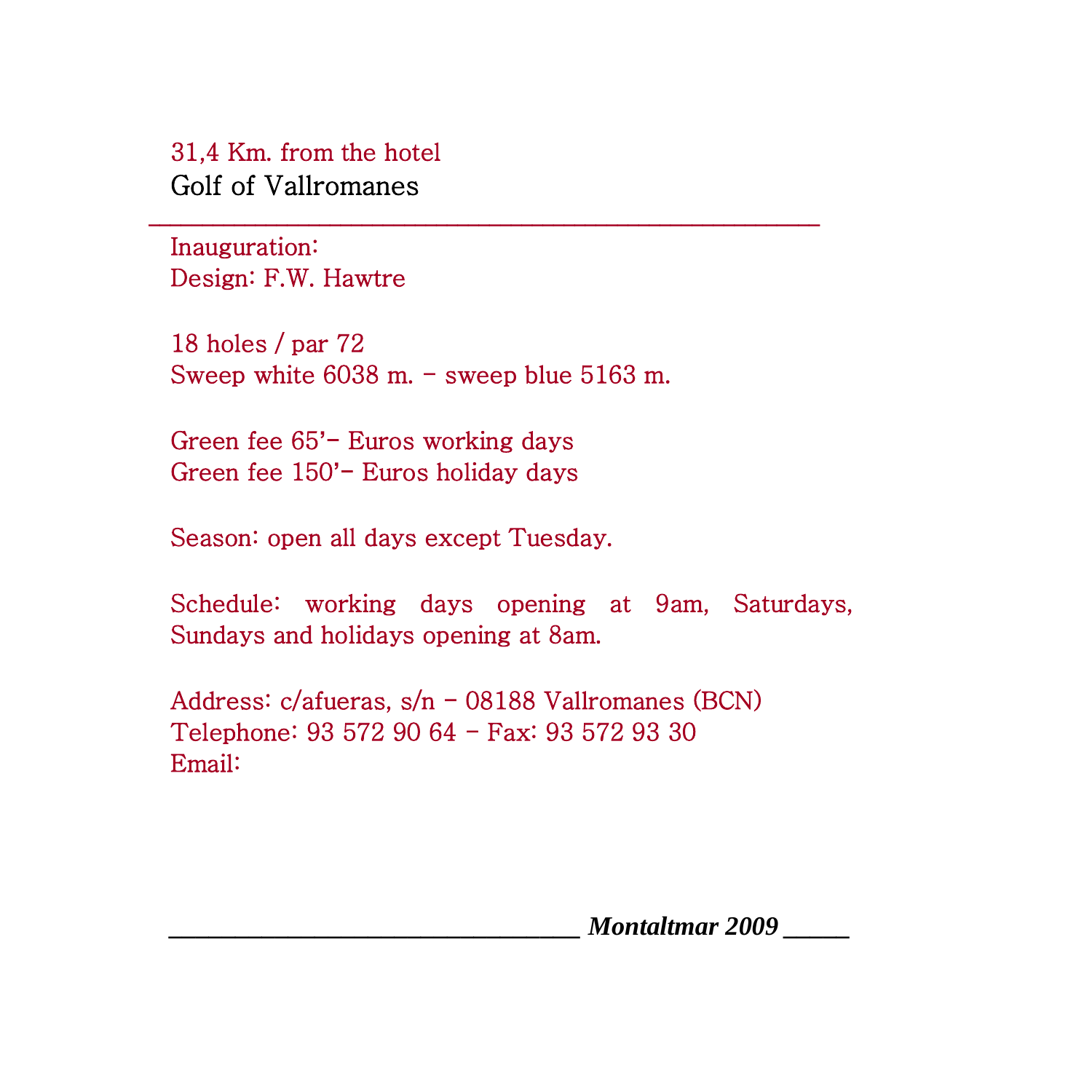### Restaurants

Racó d'en Fabes (\*\*\* Michelin) 21,7 Km. from the hotel Closed Sundays night and every Monday Schedule: 13,30 to 15,30 and of 20,30 at 22,30  $C/$ Sant Celoni Telephone: 93 867 28 51 www.canfabes.com

Sant Pau (\*\*\* Michelin) 12,2 Km. from the hotel Closed by rest weekly Monday all day, Sunday night and Thursday noon. Schedule: of 13,30 at 15,30-21 at 23 C/Nou, 10 08395 Sant Pol Telephone: 93 760 06 62 - Fax: 93 760 06 50 Vacations: First three weeks of May and first three weeks of November [www.ruscalleda.com](http://www.ruscalleda.com/)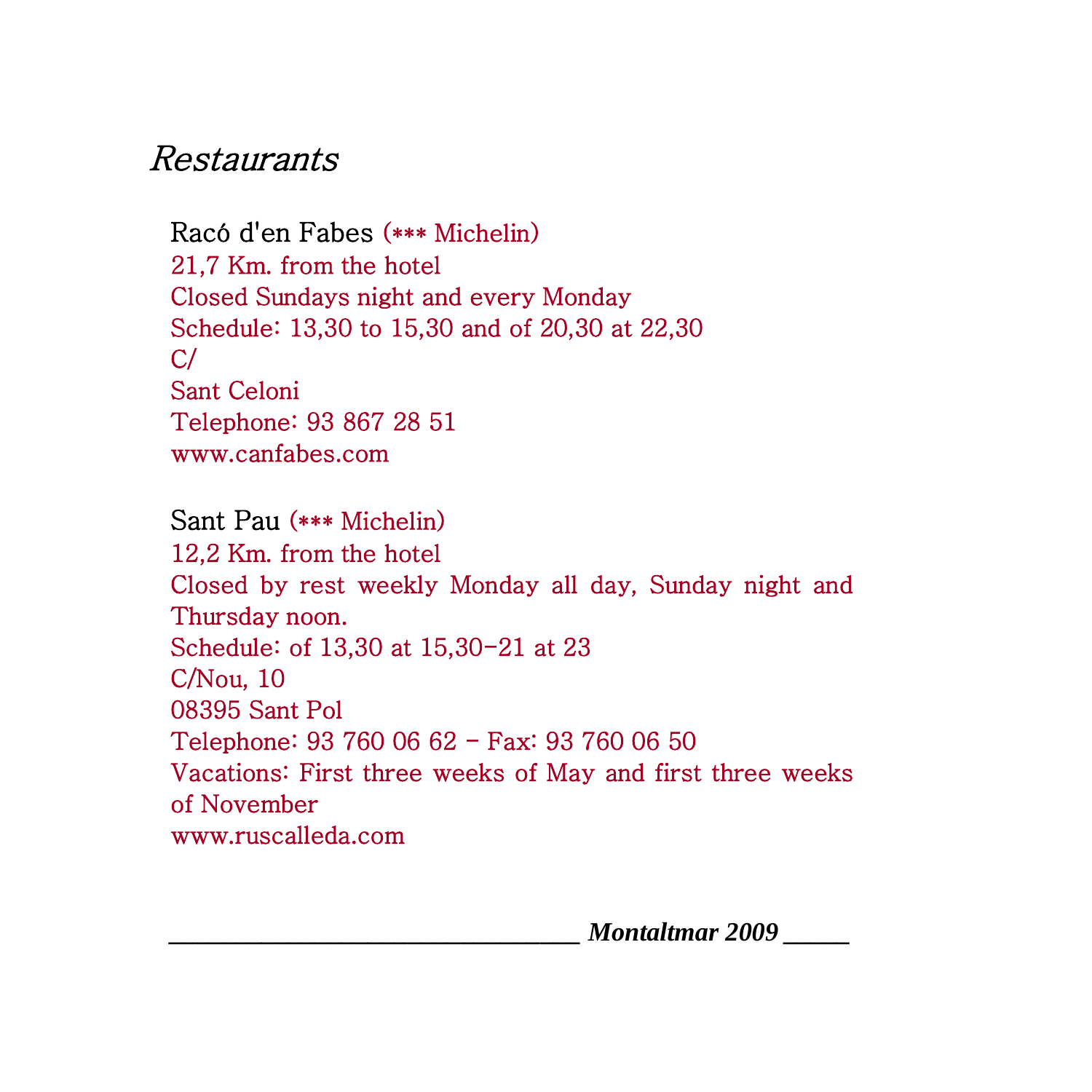Hispania (\* Michelin) 4 Km. from the hotel Closed Monday the all day Ctra. reial, 84 (N-II) Arenys de Mar Telephone: 93 791 04 57 Vacations: October month

Drolma (\* Michelin) 40 Km. from the hotel Passeig de Gràcia 68 08007 Barcelona Telephone: 93 496 77 10 - Fax: 93 445 38 93 Closed of the 3 at 8 January and Sundays

Jean Luc Figueras (\* Michelin) 40 Km. from the hotel Santa Teresa 10 08012 Barcelona Telephone: 93 415 28 77 - Fax: 93 218 92 62 Closed Sundays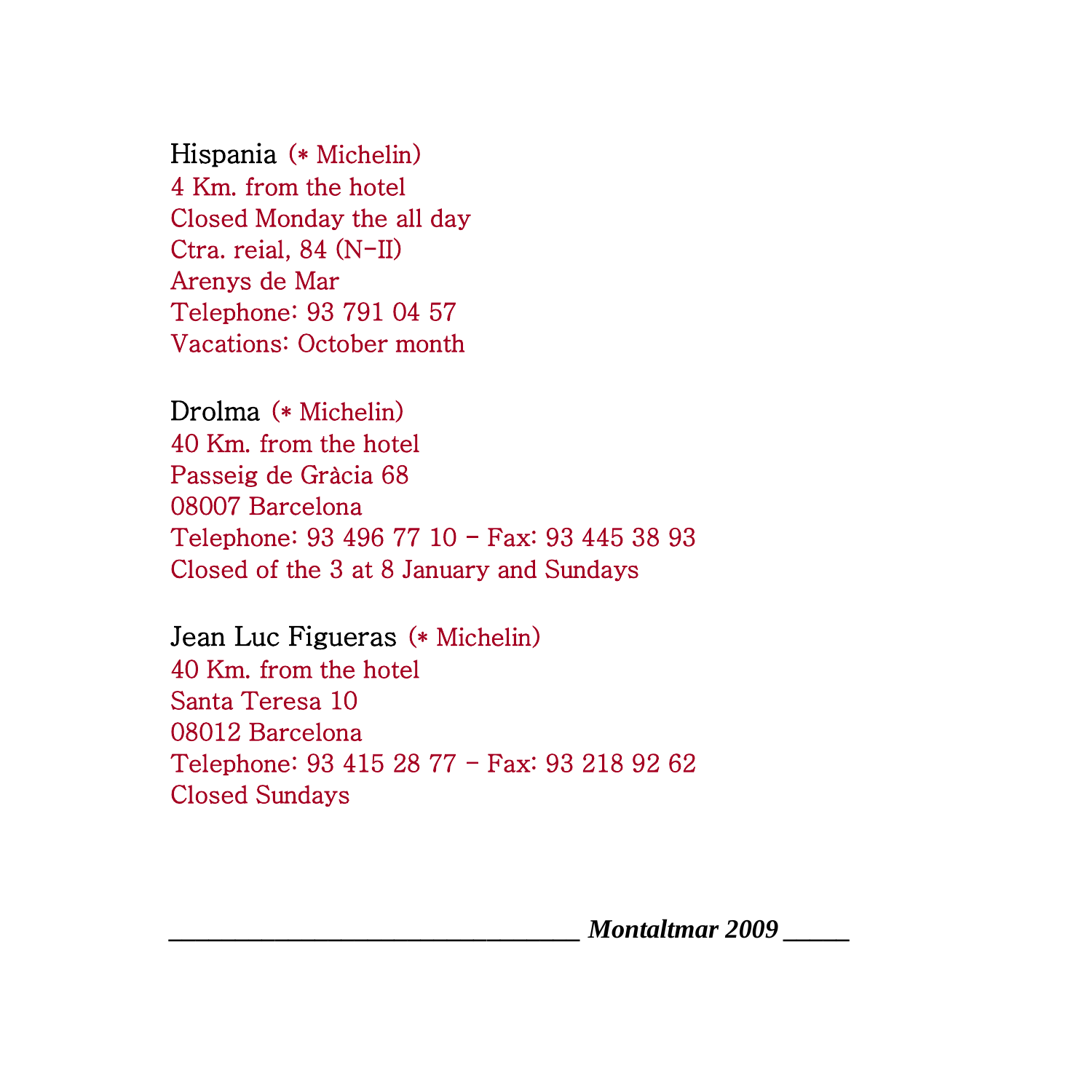Alkimia (\* Michelin) 40 Km. from the hotel Indústria 79 08025 Barcelona Telephone: 93 207 61 15 Closed Semana Santa, 3 weeks in August, Saturday**'**s noon and Sundays

El Racó d'en Freixa (\* Michelin) 40 Km. from the hotel Sant Elíes 22 08006 Barcelona Telephone: 93 209 75 59 - Fax: 93 209 79 18 Closed Semana Santa, 21 days of August, Sundays and Monday

Via Veneto (\* Michelin) 40 Km. from the hotel Ganduxer 10 08021 Barcelona Telephone: 93 200 72 44 - Fax: 93 201 60 95 Closed of the 1 at 20 August, midday Saturdays and Sundays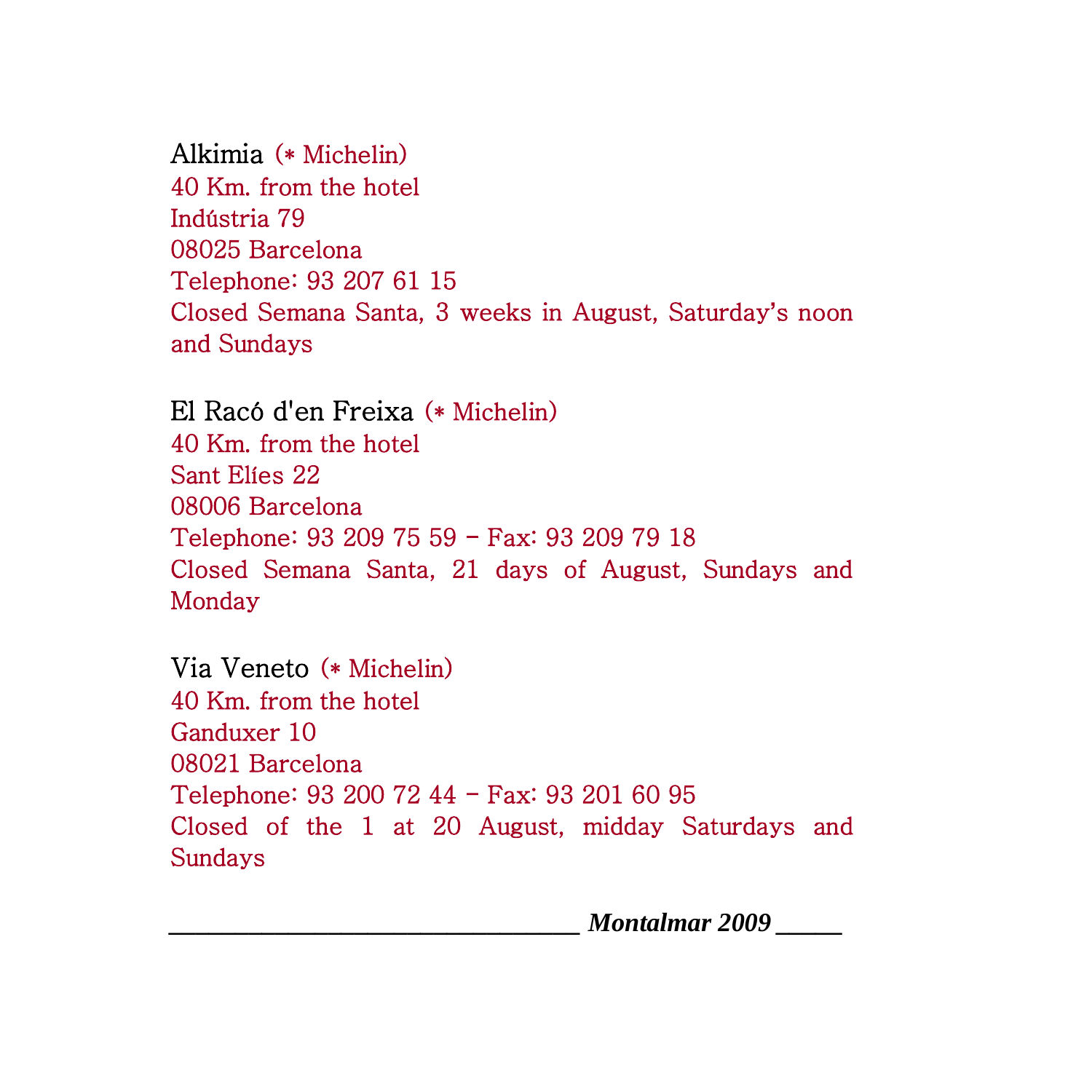Neichel (\* Michelin) 40 Km. from the hotel Beltran i Rózpide 1 08034 Barcelona Telephone: 93 203 84 08 - Fax: 93 205 63 69 Closed August, Sundays, Monday and holidays

Gaig (\* Michelin) 40 Km. from the hotel Passeig of Maragall 402 08031 Barcelona Telephone: 93 429 10 17 - Fax: 93 429 70 02 Closed Semana Santa, Saturday and Sunday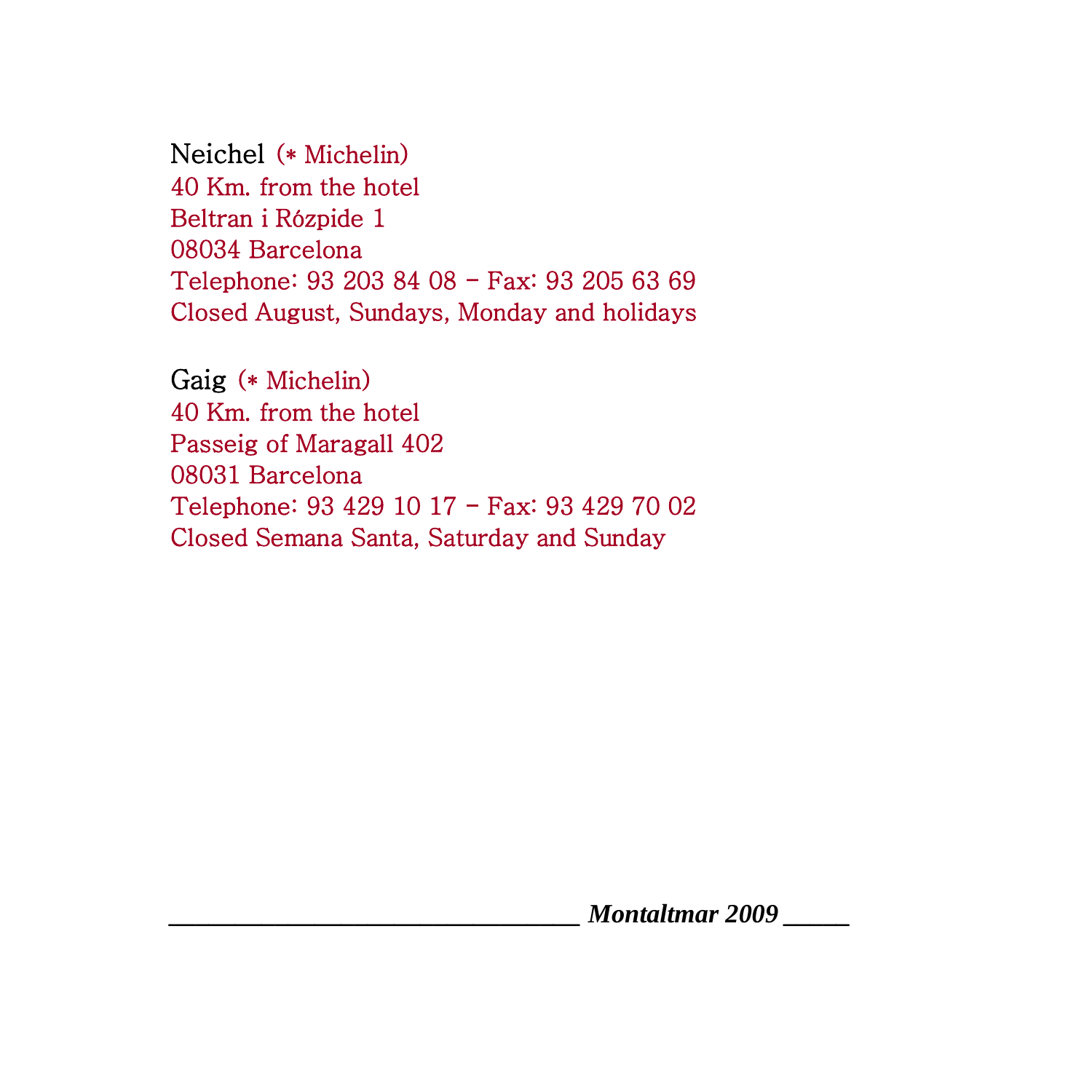Trips

To less than 5 Km.

Sant Vicenç of Montalt (100 m.-3.709 habitants) Mountain and beach (Beach walk)

\_\_\_\_\_\_\_\_\_\_\_\_\_\_\_\_\_\_\_\_\_\_\_\_\_\_\_\_\_\_\_\_\_\_\_\_\_\_\_\_\_\_\_\_\_\_\_\_\_\_\_\_\_\_\_\_\_\_\_\_\_\_\_\_

Sant Andreu of Llavaneres (3 Km.-7.466 habitants) Mountain and beach (yachting port) www.llavaneres.es

Caldes d'Estrac (3,2 Km.-2.028 habitants) Beach www.caldetes.org

Towns and near cities

Arenys de Mar (5,3 Km.-12.819 habitants) Beach-fishing and yachting port-shopping street www.arenysdedemar.org

\_\_\_\_\_\_\_\_\_\_\_\_\_\_\_\_\_\_\_\_\_\_\_\_\_\_\_\_\_\_\_\_\_\_\_\_\_\_\_\_\_\_\_\_\_\_\_\_\_\_\_\_\_\_\_\_\_\_\_\_\_\_\_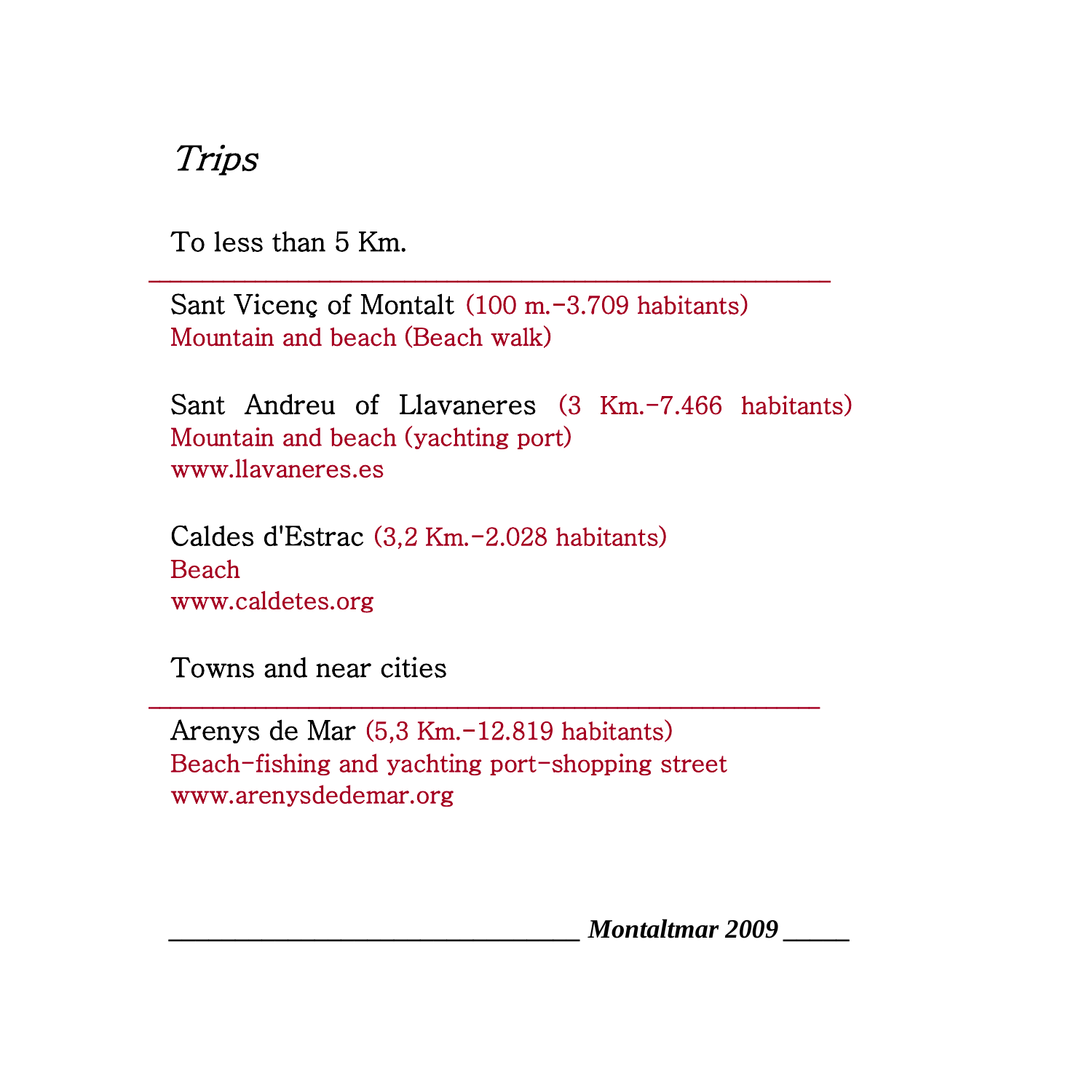Arenys de Munt (6,7 Km.-6.512 habitants) Mountain www.arenysdemunt.org

Barcelona (40,5 Km.-1.505.023 habitants) [www.bcn.es](http://www.bcn.es/) 

Mataró (10,5 Km.-107.191 habitants) Historic city centre, shopping, business, services... www.mataro.org

Sant Pol (12,2 Km.-1.658 habitants) Beach (I go for a walk marine) www.santpol.org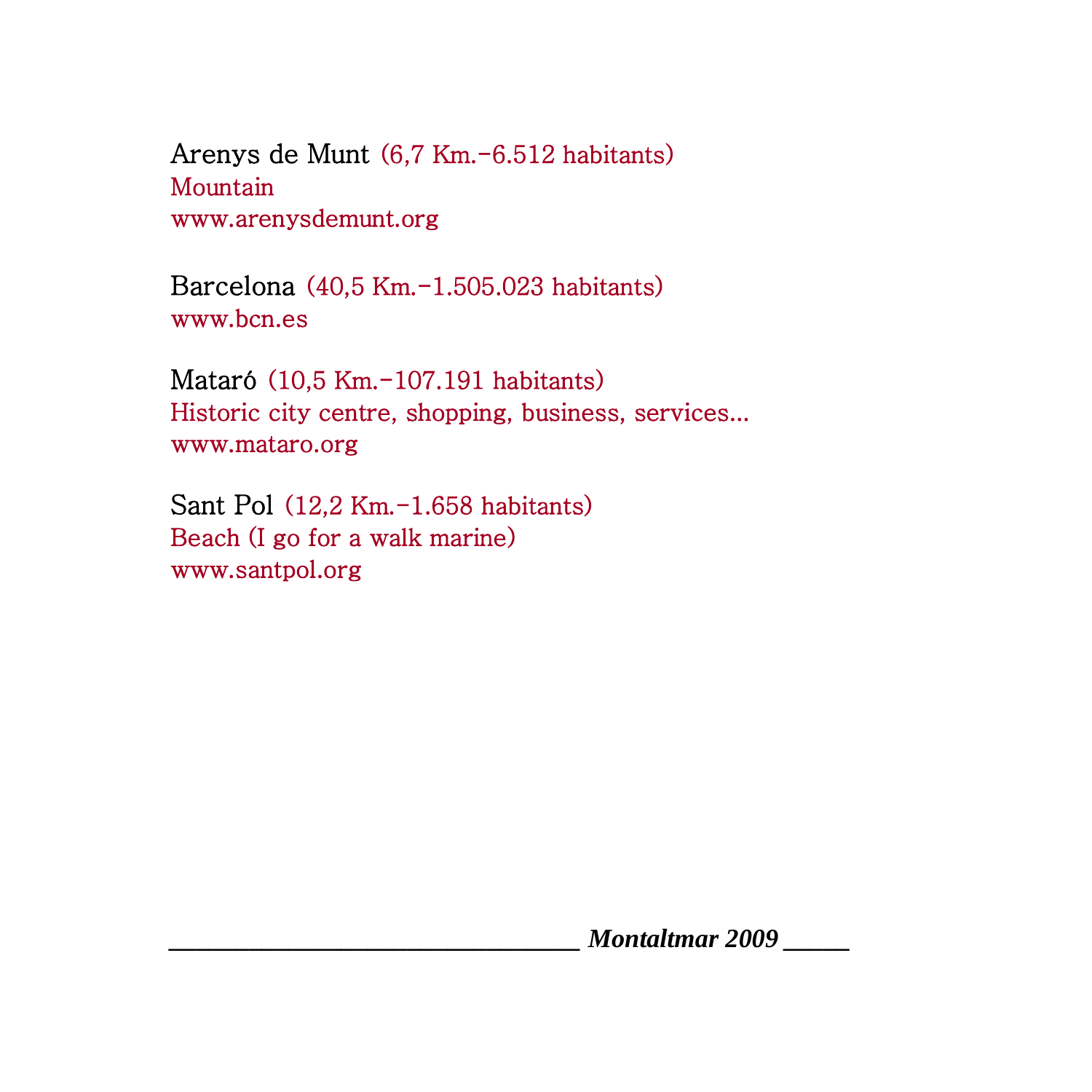# Bicycles

The hotel offers electric hybrid bicycles, to go for a ride. If you want to use them request it in reception. Please make it in advance.

We also have conventional bicycles.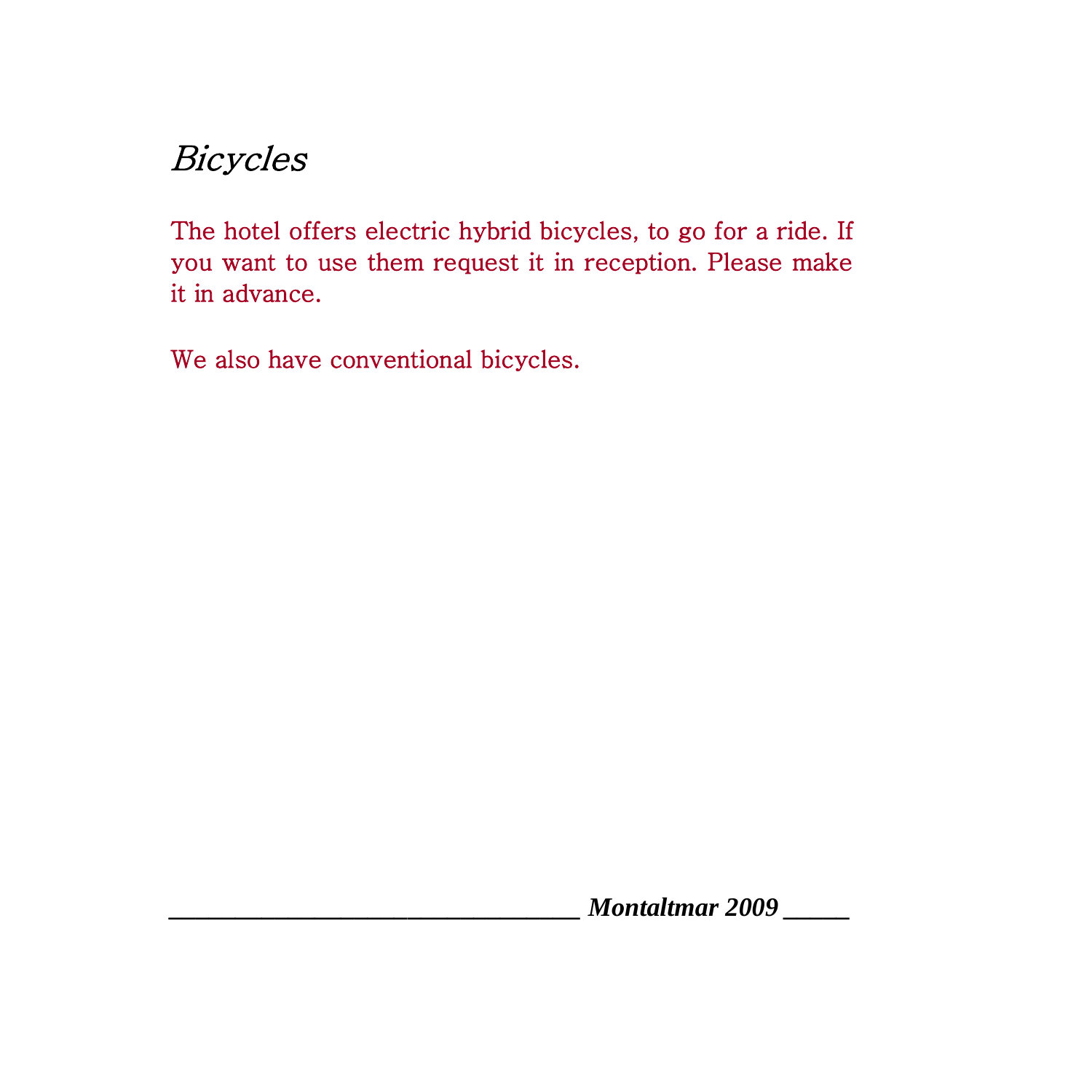# Accommodation

With the name of ours rooms we wanted to remember sites of our town. Names of simple places, baptized with colloquial names by people that have gone knitting the history of this town and that now they are references for all the "Xurravins" (it names colloquial of the inhabitants of Sant Vicenç of Montalt).

The hotel offers a total of 9 rooms on three types.

Stones

La Pedra del Pedró (The Stone of Pedró) A stone in form of T also well-known as "La Pedra del Terme" (The Stone of the Term). Once delimited the municipality.

\_\_\_\_\_\_\_\_\_\_\_\_\_\_\_\_\_\_\_\_\_\_\_\_\_\_\_\_\_\_\_\_\_\_\_\_\_\_\_\_\_\_\_\_\_\_\_\_\_\_\_\_\_\_\_\_\_\_\_\_\_\_\_\_

La Pedra de l'Ou (The Stone of the Egg) A stone in egg form and inseparable in the step of the time for an oak.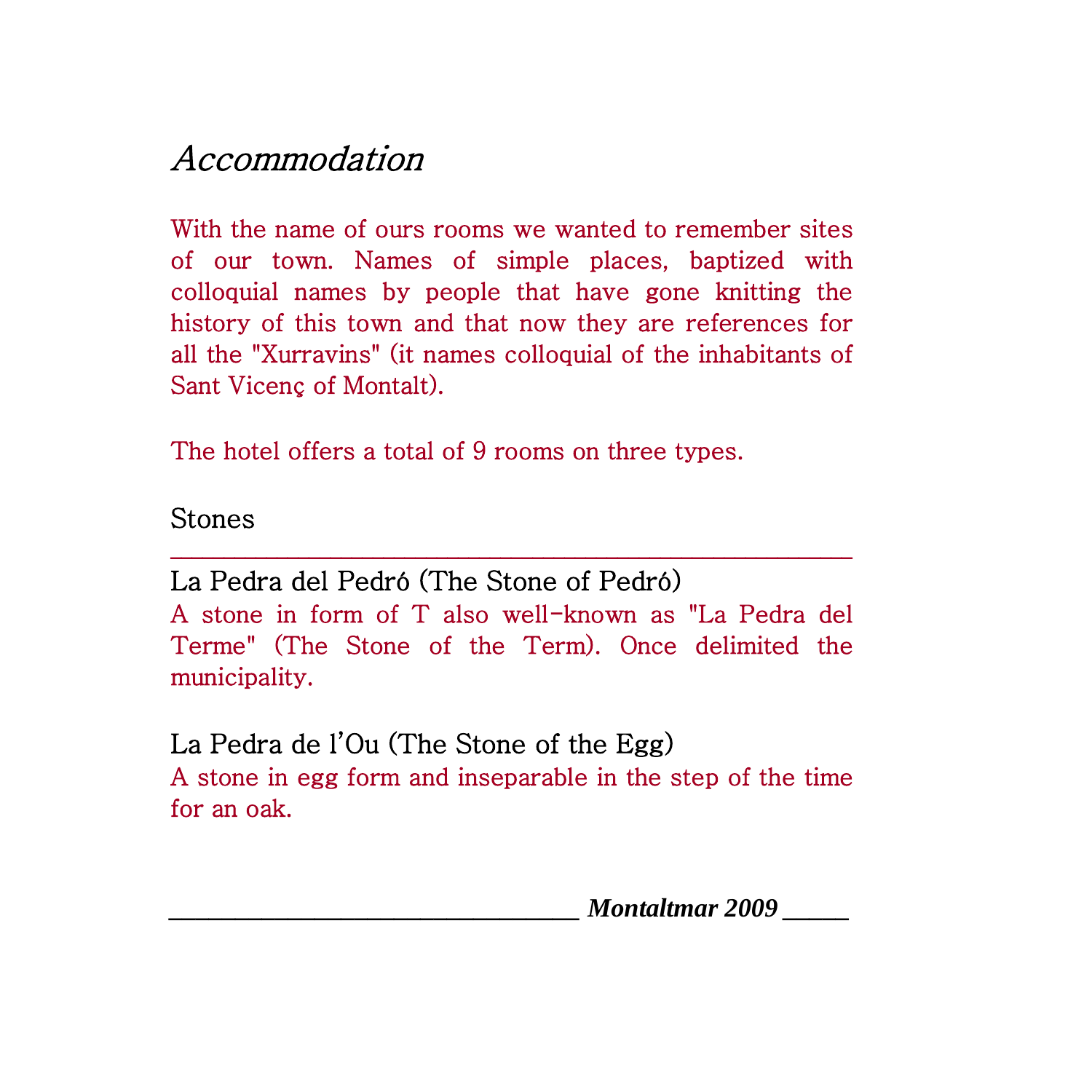### La Pedra del Bisbe (The Bishop's Stone) Presiding over the Littoral of Sant Vicenç, also well-known as "La Cadira del Bisbe" (the Bishop's Seat) by their shape.

The pictures of the doors are of the year 1964 and this made by Antoni Buch i Esteban.

#### Sources

Font de l'Església, Font de la Plaça i Font dels Germans (Fountain of the Church, Fountain Square and Fountain of Brothers)

\_\_\_\_\_\_\_\_\_\_\_\_\_\_\_\_\_\_\_\_\_\_\_\_\_\_\_\_\_\_\_\_\_\_\_\_\_\_\_\_\_\_\_\_\_\_\_\_\_\_\_\_\_\_\_\_\_\_\_\_\_\_\_\_

The year 1938 three public water sources were installed: the square of the town council, the square of the Church and in the Upper Street.

The pictures of the doors are made by Antoni Buch i Esteban.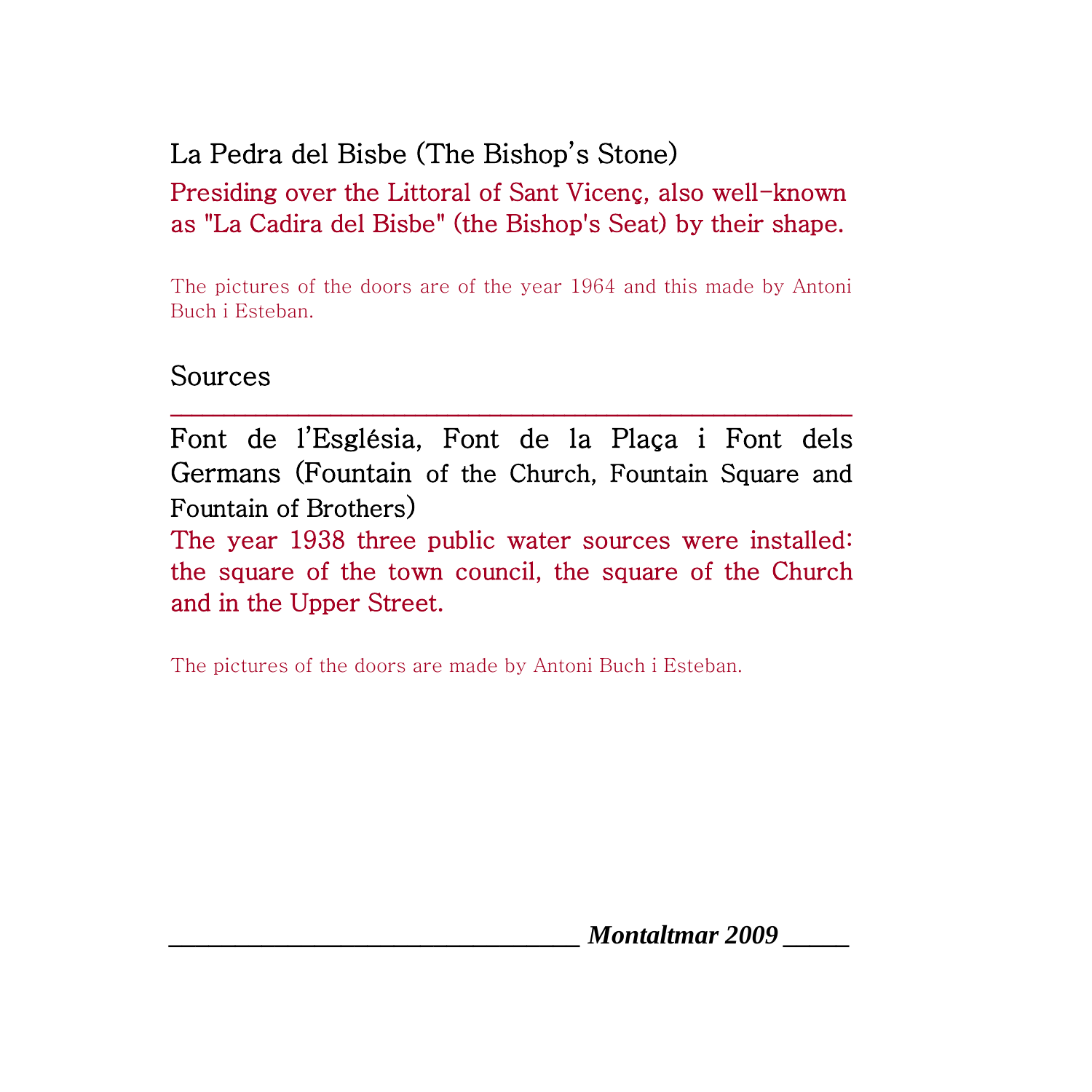### Mountains

Turó del Balís i Turó del Mig (Balís Mountain and Middle Mountain)

\_\_\_\_\_\_\_\_\_\_\_\_\_\_\_\_\_\_\_\_\_\_\_\_\_\_\_\_\_\_\_\_\_\_\_\_\_\_\_\_\_\_\_\_\_\_\_\_\_\_\_\_\_\_\_\_\_\_\_\_\_\_\_\_

Representative and characteristic of the Sant Vicenç de Montalt for their views.

Turó de Montalt (Montalt Mountain)

Highest point of the village, 594 m. on sea level. In this mountain born two streams that define the term: the laugh of Torrentbò and the Caldetes.